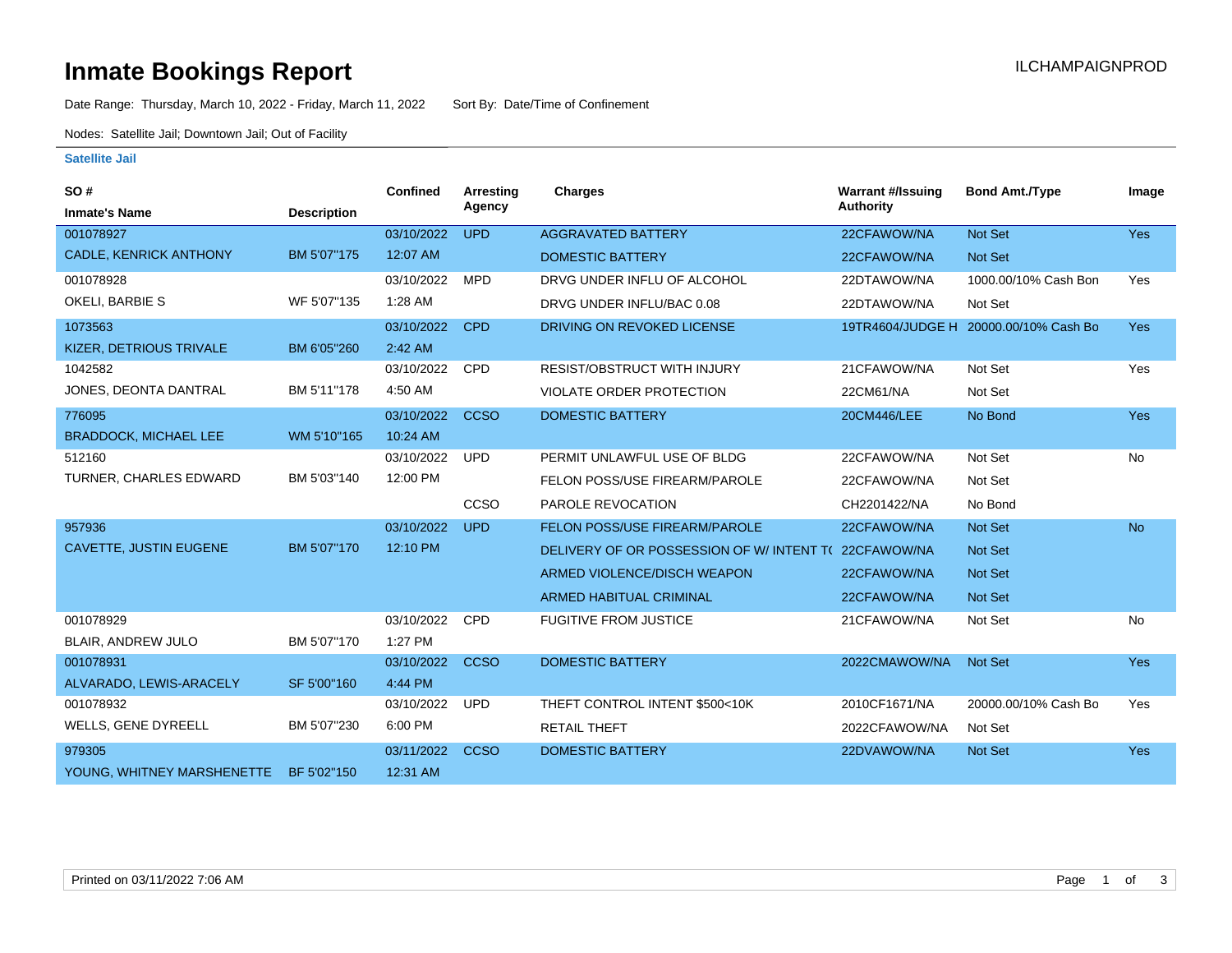# **Inmate Bookings Report Inmate Bookings Report**

Date Range: Thursday, March 10, 2022 - Friday, March 11, 2022 Sort By: Date/Time of Confinement

Nodes: Satellite Jail; Downtown Jail; Out of Facility

### **Satellite Jail**

| SO#                            |                    | <b>Confined</b> | Arresting  | Charges                           | Warrant #/Issuing | <b>Bond Amt./Type</b>                  | Image |
|--------------------------------|--------------------|-----------------|------------|-----------------------------------|-------------------|----------------------------------------|-------|
| <b>Inmate's Name</b>           | <b>Description</b> |                 | Agency     |                                   | Authority         |                                        |       |
| 62924                          |                    | 03/11/2022      | <b>CPD</b> | AGG UNLAWFUL USE OF WEAPON/VEH    | 22CFAWOW/NA       | Not Set                                | Yes   |
| <b>STARKS, JUSTIN COURTNEY</b> | BM 6'04"170        | $2:29$ AM       |            | POSSESS DRUG PARAPHERNALIA        | 22CFAWOW/NA       | Not Set                                |       |
|                                |                    |                 |            | FELON POSS/USE WEAPON/FIREARM     | 22CFAWOW/NA       | Not Set                                |       |
|                                |                    |                 |            | WARRANT OUT OF COUNTY             | 19CF63/PIATT CO.  | 3000.00/10% Cash Bon                   |       |
| 001077681                      |                    | 03/11/2022      | CCSO       | AGG DOMESTIC BATTERY/STRANGLE     |                   | 2021 CF 247/JUDGE 1000.00/10% Cash Bon | Yes   |
| SALES, ANDREW KEVIN            | WM 5'09"220        | $2:37$ AM       |            | <b>HRSMT/THREATEN PERSON/KILL</b> |                   | 2021 CF 406/JUDGE 25000.00/10% Cash Bo |       |

**Total Satellite J13**